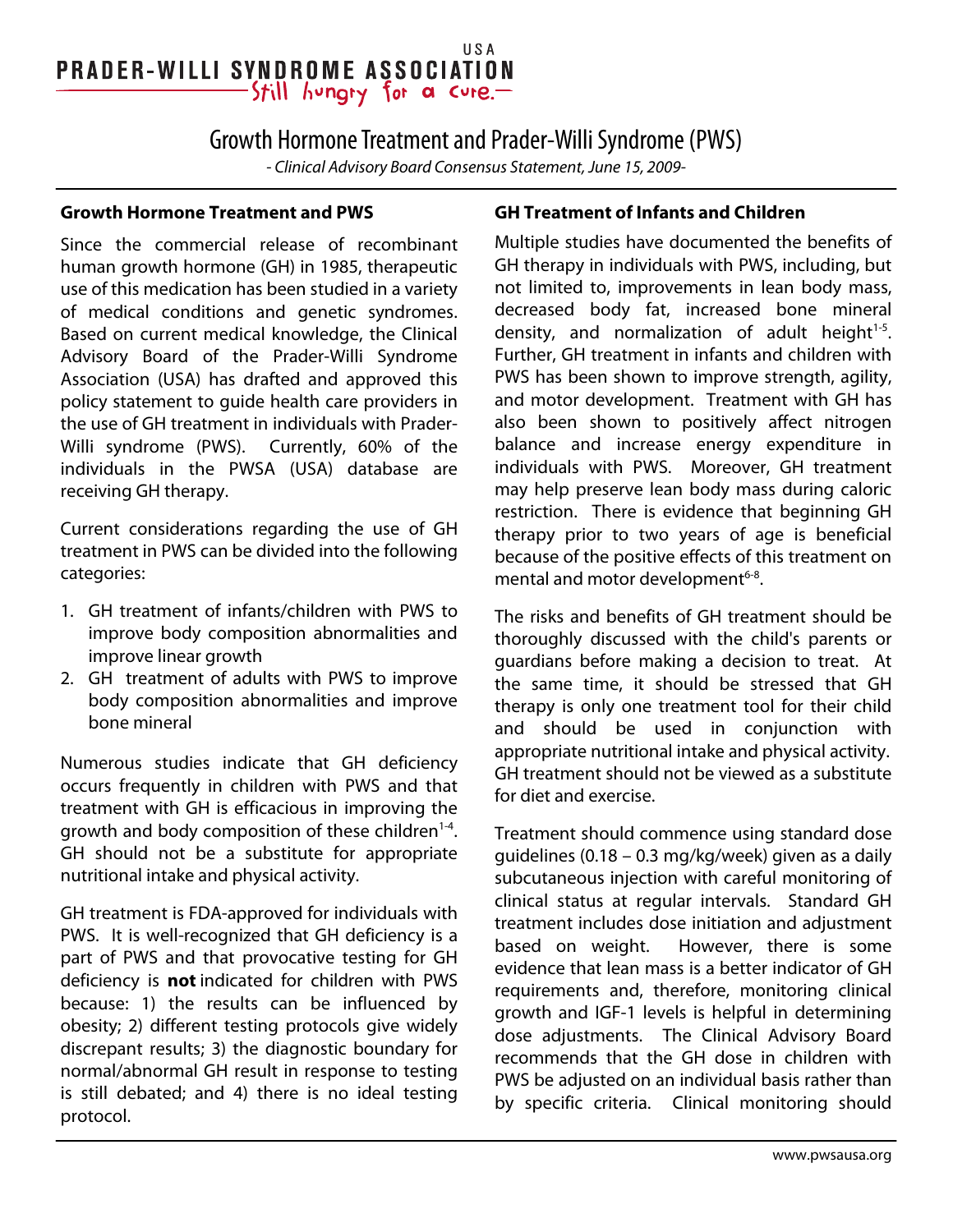include nutritional status, height, weight, and head circumference measurements; calculation of growth velocity; bone age; physical examination; and measurement of IGF-1, glucose, insulin, and thyroid hormone levels, as well as ensuring adequate nutrition for growth and brain development. If feasible, assessment of body composition is also helpful.

Children with PWS have an increased risk for spinal curvature abnormalities, including scoliosis and kyphosis. In general, these findings may first become apparent or more rapidly progress during periods of rapid growth. There is no evidence that GH itself causes these abnormalities<sup>9</sup>. Children with PWS, whether or not they are treated with GH, should receive a careful back examination at least annually. The decision to initiate or continue GH treatment in a child with spinal curvature abnormalities should be made in consultation with an endocrinologist and an orthopedic surgeon experienced in PWS, and after full discussion with the child's parents or guardians.

Children with PWS are prone to developing obesity and its associated complications, including glucose intolerance and type 2 diabetes mellitus. GH may induce insulin insensitivity. Therefore, children with PWS and GH deficiency should be carefully monitored for signs and symptoms of glucose intolerance during GH treatment, particularly if they are massively obese (e.g., >200% of ideal body weight) or have a family history of diabetes mellitus. Routine biochemical screening tests may include fasting blood glucose, urine glucose dipstick or HbA1c. If diabetes mellitus occurs as a result of GH therapy, the GH treatment should be stopped. If treatment is restarted, the dose of GH should be substantially reduced. If glucose intolerance occurs with GH therapy it can typically be treated with an oral hypoglycemic agent, such as metformin.

Children with PWS have an increased prevalence of respiratory dysfunction, which may be related to obesity, hypotonia, or central respiratory drive

abnormalities $3,10$ . Careful history and assessment of respiratory abnormalities should be evaluated prior to and during GH therapy. Individuals with sleep apnea, either before or after beginning GH therapy, should be evaluated by a pulmonologist, otolaryngologist, and gastroenterologist to determine if:

- 1. The apnea is mild or central in origin (in which case GH is not contraindicated).
- 2. If the apnea is severe and obstructive in origin, this needs to be addressed before GH is initiated.
- 3. There are confounding pre-existing conditions, such as morbid obesity, upper respiratory tract infection, adenoid/tonsillar hypertrophy, or gastroesophageal reflux that may exacerbate sleep-disordered breathing. In addition, some groups recommend that individuals with PWS have overnight polysomnography before and 6- 12 weeks after beginning GH treatment<sup>10</sup> and if there is any worsening of clinical symptoms while on GH therapy.

### **GH Treatment of Persons who have Achieved Final Height and Adults with PWS**

Recent studies indicate that adults with PWS also benefit from GH replacement therapy, with improvements in body composition, bone mineral density, and exercise capacity $11,12$ . Treatment doses are typically started at 0.2 mg/day and increased by 0.2 mg increments as necessary to maintain IGF-1 levels within the normal range for age and sex. The prevalence of GH deficiency in adults with PWS is not well-documented, but the problems surrounding provocative testing for GH deficiency are the same as described above for children. However, at this time in the U.S. insurance companies still require documentation of GH deficiency by provocative testing in adults with PWS.